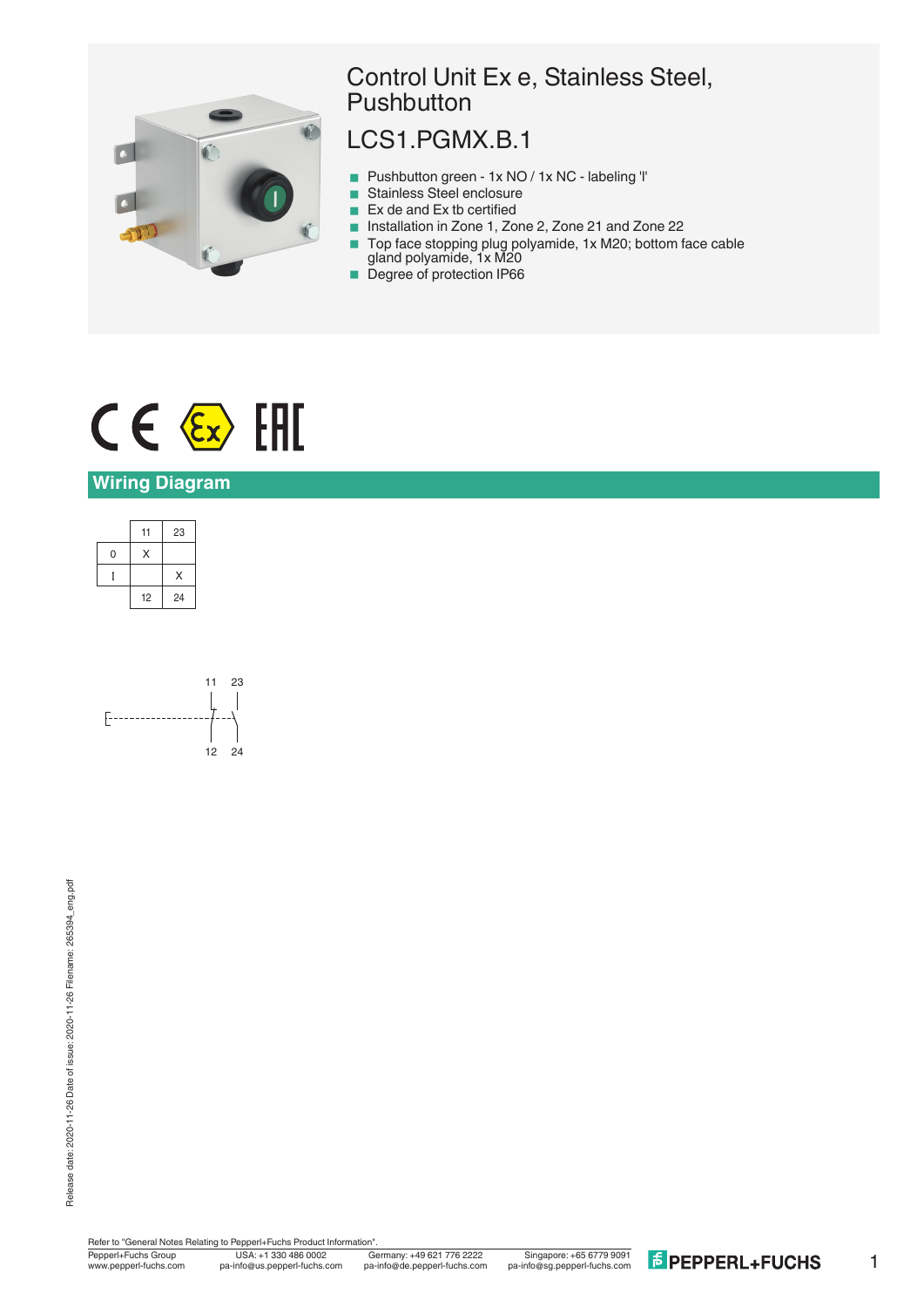#### **Dimensions**



Dimension values see data table. Image and drawing are generic for this device type and may deviate from the specific variant.

| Legend         |                                                   |
|----------------|---------------------------------------------------|
| Α              | Height                                            |
| B              | Width                                             |
| C              | Depth                                             |
| C <sub>1</sub> | Depth with operating element                      |
| C <sub>2</sub> | Depth with screws                                 |
| G              | Mounting holes distance, vertical                 |
| H              | Mounting holes distance, horizontal               |
| J              | Mounting holes diameter                           |
| K              | Maximum external dimension with mounting brackets |
| [A]  [B]       | Cable entry faces                                 |

## **Technical Data**

#### **Electrical specifications**

| Operating voltage<br>250 V max.<br>Operating current<br>16 A max.<br>Terminal capacity<br>$2.5$ mm <sup>2</sup><br>Terminal torque<br>$0.8$ Nm<br>pushbutton<br><b>Function</b> |       |       |
|---------------------------------------------------------------------------------------------------------------------------------------------------------------------------------|-------|-------|
|                                                                                                                                                                                 |       |       |
|                                                                                                                                                                                 |       |       |
|                                                                                                                                                                                 |       |       |
|                                                                                                                                                                                 |       |       |
|                                                                                                                                                                                 |       |       |
|                                                                                                                                                                                 | Color | green |

Refer to "General Notes Relating to Pepperl+Fuchs Product Information".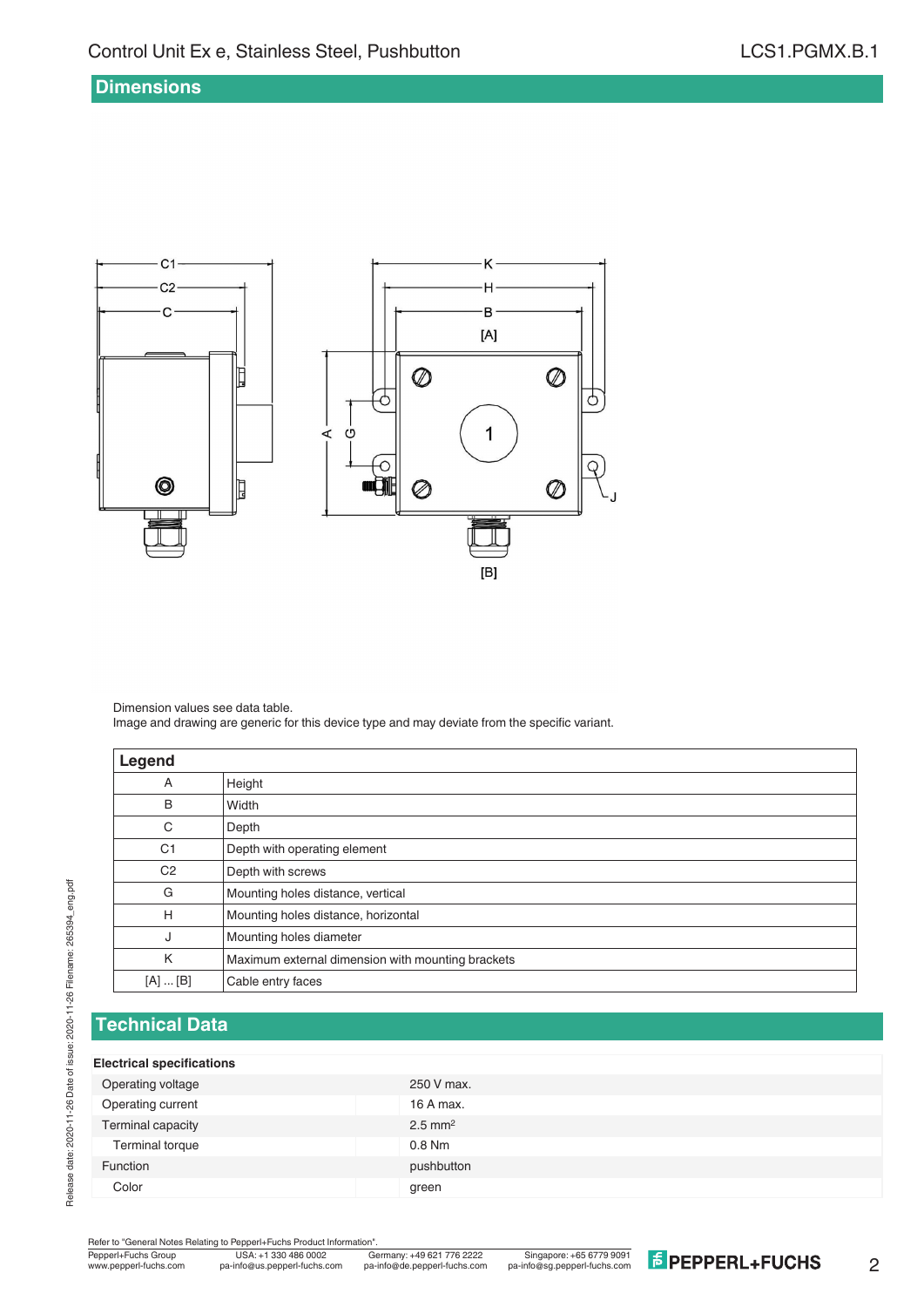| <b>Technical Data</b>                                   |                                                                                                                  |  |  |  |
|---------------------------------------------------------|------------------------------------------------------------------------------------------------------------------|--|--|--|
| Contact configuration                                   | 1x NO / 1x NC                                                                                                    |  |  |  |
|                                                         | all NC contacts have a direct opening action for emergency stop functions                                        |  |  |  |
| Usage category                                          | AC12 - 12  250 V AC - 16 A<br>AC15 - 12  250 V AC - 10 A<br>DC13 - 12  110 V DC - 1 A<br>DC13 - 12  24 V DC - 1A |  |  |  |
| Number of poles                                         | 2                                                                                                                |  |  |  |
| Operator action                                         | spring return                                                                                                    |  |  |  |
| Labeling                                                | L                                                                                                                |  |  |  |
| <b>Mechanical specifications</b>                        |                                                                                                                  |  |  |  |
| Enclosure range                                         | LCS                                                                                                              |  |  |  |
| Enclosure cover                                         | fully detachable                                                                                                 |  |  |  |
| Cover fixing                                            | stainless steel hexagonal head screws                                                                            |  |  |  |
| <b>Screws</b>                                           | M <sub>6</sub>                                                                                                   |  |  |  |
| Number                                                  | $\overline{4}$                                                                                                   |  |  |  |
| Tightening torque                                       | 2 Nm                                                                                                             |  |  |  |
| Degree of protection                                    | IP <sub>66</sub>                                                                                                 |  |  |  |
| Cable entry face A                                      |                                                                                                                  |  |  |  |
| M20 quantity                                            | $\mathbf{1}$                                                                                                     |  |  |  |
| M <sub>20</sub> series                                  | Stopping Plugs, Plastic                                                                                          |  |  |  |
| M20 type                                                | SP.PE.M20.*                                                                                                      |  |  |  |
| Cable entry face B                                      |                                                                                                                  |  |  |  |
| M20 quantity                                            | $\mathbf{1}$                                                                                                     |  |  |  |
| M <sub>20</sub> series                                  | Cable Glands, Plastic                                                                                            |  |  |  |
| M20 type                                                | CG.PEDS.M20.*                                                                                                    |  |  |  |
| M20 clamping range                                      | $612$ mm                                                                                                         |  |  |  |
| Defined entry area                                      | face A and face B                                                                                                |  |  |  |
| Material                                                |                                                                                                                  |  |  |  |
| Enclosure                                               | 1.5 mm AISI 316L, (1.4404) stainless steel                                                                       |  |  |  |
| Finish                                                  | electropolished                                                                                                  |  |  |  |
| Seal                                                    | one piece closed cell silicone                                                                                   |  |  |  |
| Mass                                                    | 0.7 <sub>kg</sub>                                                                                                |  |  |  |
| <b>Dimensions</b>                                       |                                                                                                                  |  |  |  |
| Height (A)                                              | 102 mm                                                                                                           |  |  |  |
| Width (B)                                               | 116 mm                                                                                                           |  |  |  |
| Depth (C)                                               | 85.5 mm                                                                                                          |  |  |  |
| External dimension with operating element<br>(C1)       | 100 mm                                                                                                           |  |  |  |
| External dimension with screws (C2)                     | 92.2 mm                                                                                                          |  |  |  |
| Mounting holes distance (G)                             | 41 mm                                                                                                            |  |  |  |
| Mounting holes distance (H)                             | 130 mm                                                                                                           |  |  |  |
| Mounting holes diameter (J)                             | 6.1 mm                                                                                                           |  |  |  |
| Maximum external dimension (K)                          | 145 mm                                                                                                           |  |  |  |
| <b>Tightening torque</b>                                |                                                                                                                  |  |  |  |
| Nut torque at enclosure (SW1)                           | see datasheets of cable glands                                                                                   |  |  |  |
| Grounding                                               | M6 internal/external brass grounding bolt                                                                        |  |  |  |
| <b>Ambient conditions</b>                               |                                                                                                                  |  |  |  |
| Ambient temperature                                     | -40  55 °C (-40  131 °F) @ T4<br>$-4040 °C (-40104 °F) @ T6$                                                     |  |  |  |
| Data for application in connection with hazardous areas |                                                                                                                  |  |  |  |
| EU-type examination certificate                         | <b>CML 16 ATEX 3009X</b>                                                                                         |  |  |  |
| Marking                                                 | $\textcircled{k}$ II 2 GD<br>Ex db eb mb IIC T* Gb                                                               |  |  |  |

Refer to "General Notes Relating to Pepperl+Fuchs Product Information".

Ex tb IIIC T\*\* °C Db T6/T80 °C @ Ta +40 °C T4/T130 °C @ Ta +55 °C

USA: +1 330 486 0002 Singapore: +65 6779 9091 www.pepperl-fuchs.com pa-info@us.pepperl-fuchs.com pa-info@de.pepperl-fuchs.com pa-info@sg.pepperl-fuchs.com

3